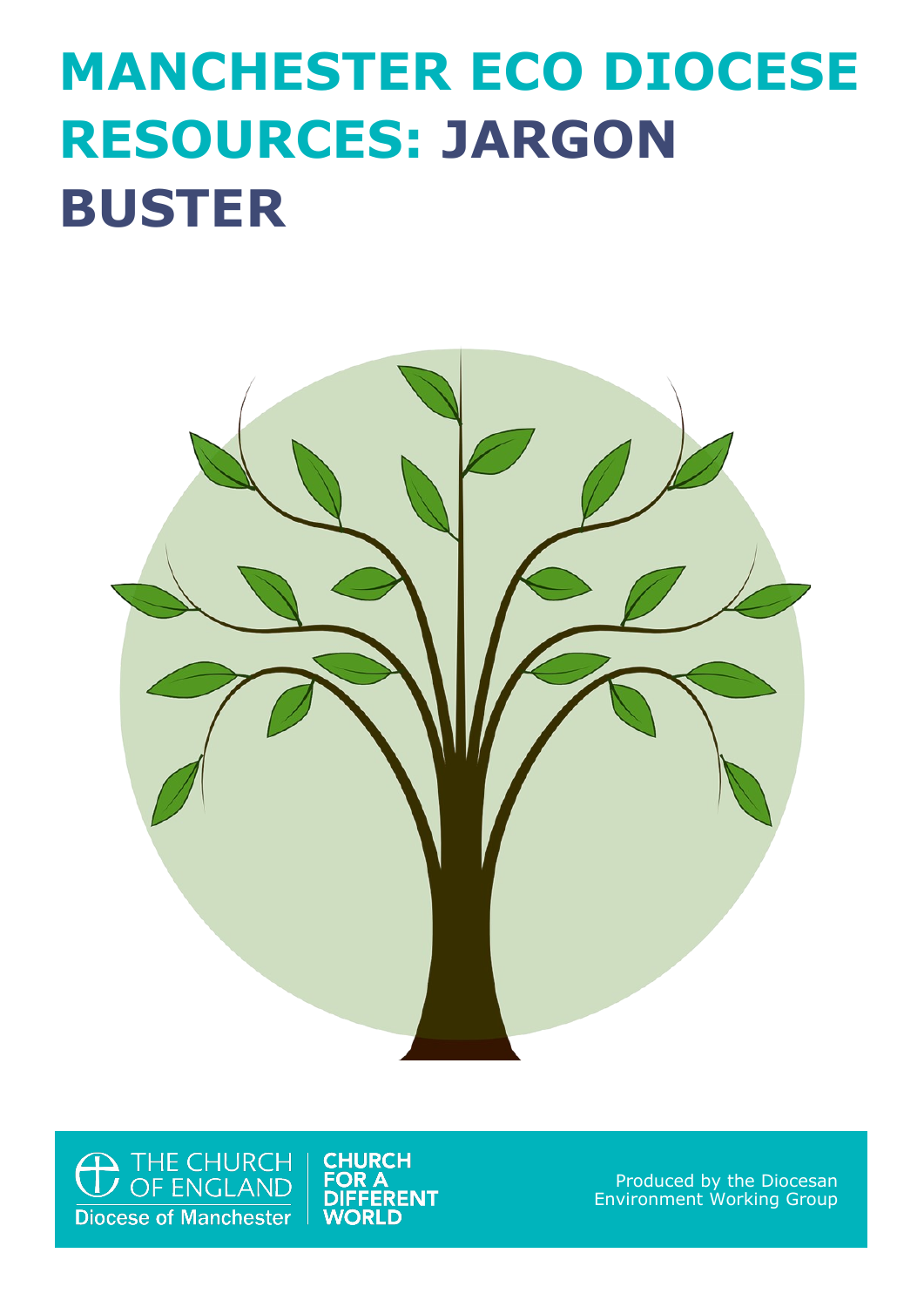## **JARGON BUSTER**

- **Afforestation** The planting of new forests on lands that have not previously contained forests.
- **Biodiversity** A word coming from 'biological diversity.' It means the variety and variability of living organisms at all levels on the Earth. It relates to the ecology that a species is a component part of and therefore includes diversity within species, between species, and their host ecosystems.
- **Biogas** A mixture of gases (mainly comprising methane and carbon dioxide) produced during the biological breakdown of organic materials from agricultural waste, manure, etc. The process of burning effluent that is rich biogas can be used to produce energy. Such burning also decreases the amounts of these gases in the atmosphere and, as a by-product, provides nutrient-rich fertiliser.
- **Carbon** A chemical element common to all known life. The excessive presence of carbon in the atmosphere has led to global warming. Gases of carbon cause climate change.
- **Carbon dioxide (CO<sub>2</sub>)** Carbon combined with oxygen that exists as a gas in the atmosphere and also dissolves readily in the oceans. Gaseous  $CO<sub>2</sub>$  is one the principal causes of global warming.
- **Carbon footprint** The estimated volume of emissions of greenhouse gases (especially  $CO<sub>2</sub>$ ) produced directly or indirectly by an individual, an organisation, or a population.
- **Carbon neutral** (also called 'net zero') The concept that any carbon dioxide released into the atmosphere from an activity is balanced by an equivalent amount being removed.
- **Carbon offset** A way of decreasing greenhouse gas emissions used to compensate for emissions that occur elsewhere. Greenhouse gases mix globally in the atmosphere implying the geographical location of the offset is not particularly important. Examples include planting trees, restoring peatland, supporting projects that replace inefficient fossil fuel burning technology with more efficient and/or non-fossil-fuel burning technology. The list is long.
- **Carbon sink**  A form of 'reservoir' in which greenhouse gases are stored. That reservoir may occur naturally (examples include forests and vegetation, because they remove  $CO<sub>2</sub>$  through photosynthesis) or as a result of human activity (such as afforestation or reforestation).
- **Carbon storage**  The permanent removal of carbon-based gases from the atmosphere. In practice, the  $CO<sub>2</sub>$  is removed by planting trees which incorporate carbon as they grow, etc.
- **Climate change** Persistent or long-term changes to the weather around the Earth caused by pollution. Examples include increased global temperatures, irregular weather patterns, shrinking polar ice caps, etc.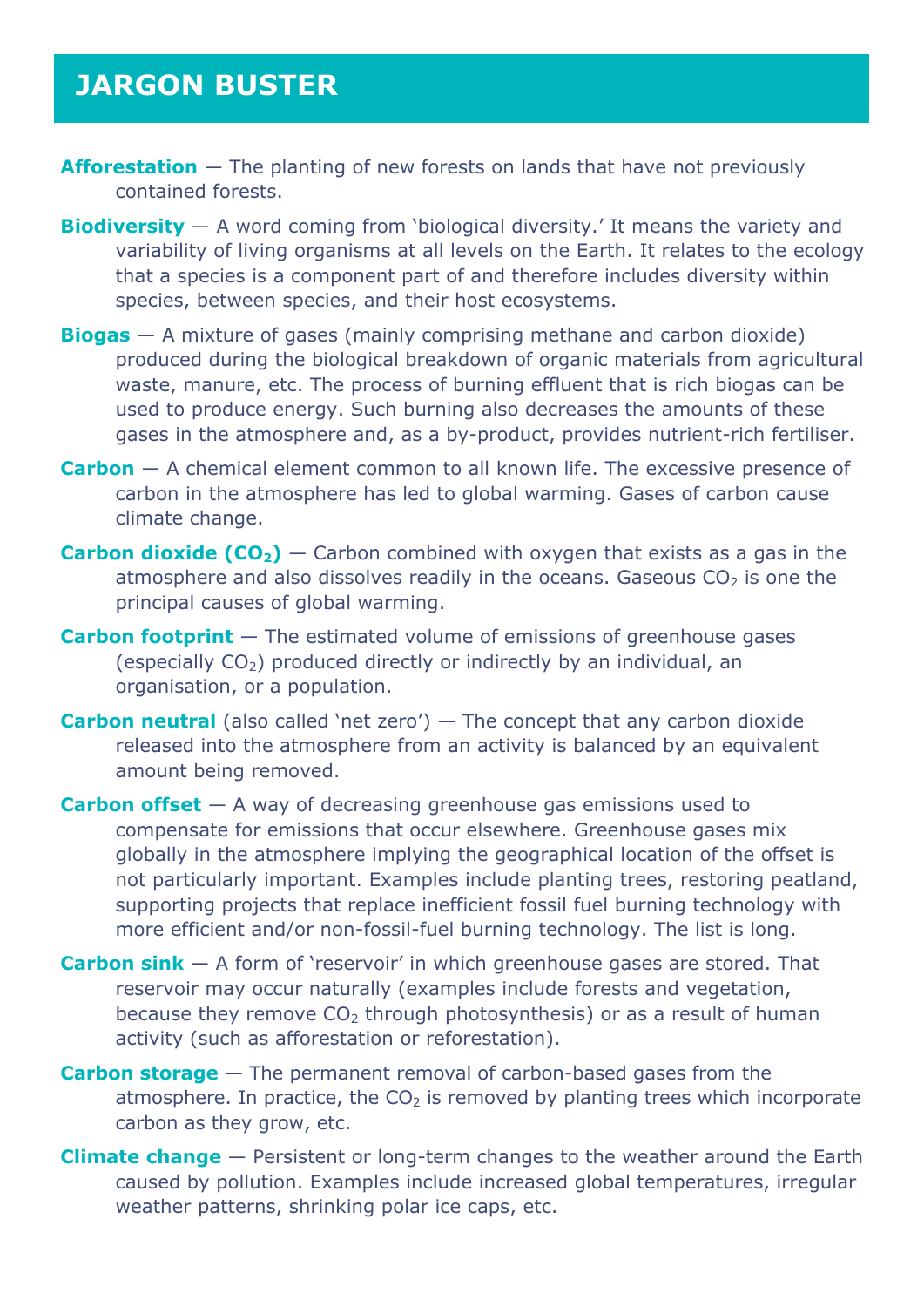- **Climate crisis** A phrase describing the devastating effective of climate change on populations and the planet.
- **Climate emergency** A statement expressing the enormity of the climate crisis and thereby inviting urgent action to reduce or halt that climate change.
- **Climate injustice** The idea that highly polluting countries are often not the same countries as those most impacted by the pollution.
- **Climate positive** An activity that goes beyond achieving net-zero carbon emissions to create an environmental benefit by removing additional carbon dioxide from the atmosphere.
- **COP**  'Conference of the Parties'. The COP is the supreme body of world leaders that meet once per year to review progress against the climate crisis. COP26 was held in Glasgow in November 2021.
- **tCO<sub>2</sub>e** A measurement of the amount of carbon emitted. This symbol stands for 'tonnes of carbon dioxide equivalent.'
- **Decarbonisation** The process of decreasing the carbon footprint of a person, organisation, or population. Decarbonising the energy industry is one example.
- **Deforestation** The permanent removal of forests. Deforestation therefore decreases the global capacity to contain carbon in trees and adversely impacts biodiversity and habitat.
- **Eco**  Short for 'ecology'. This abbreviation generally implies an activity or person that seeks to improve an ecology, so 'eco-champion', 'eco-church', 'ecofriendly', etc.
- **Ecologist** A scientist who studies ecology. They study the relationship between living things and their habitats.
- **Ecology** The study of how organisms interact with their environment and what happens when ecosystems do not function normally.
- **Ecosystem** A geographic area in which organisms (the plants and animals living there) form a bubble of life in tandem with the weather and landscape.
- **Environment**  The natural world, nature.
- **Extinction** The process of a species being extinguished and permanently lost.
- **Fossil fuel** Fuel composed of the fossilised remains of plants and other organisms. The principal examples are coal, petroleum, and natural gas. Fossil fuels comprise a high content of carbon. Their extraction, transportation, and burning contribute significantly to global warming.
- **Global warming** The steady rise in the average temperature of the whole world. The principal causes are the emissions of greenhouse gas by humankind.
- **Green** A euphemism implying an activity or person who seeks to improve an ecology, for example 'green policy', 'green fuel', etc.
- **Greenhouse effect**  $-$  A process that occurs when gases in Earth's atmosphere trap the Sun's heat. This process causes the Earth's surface to become warmer.